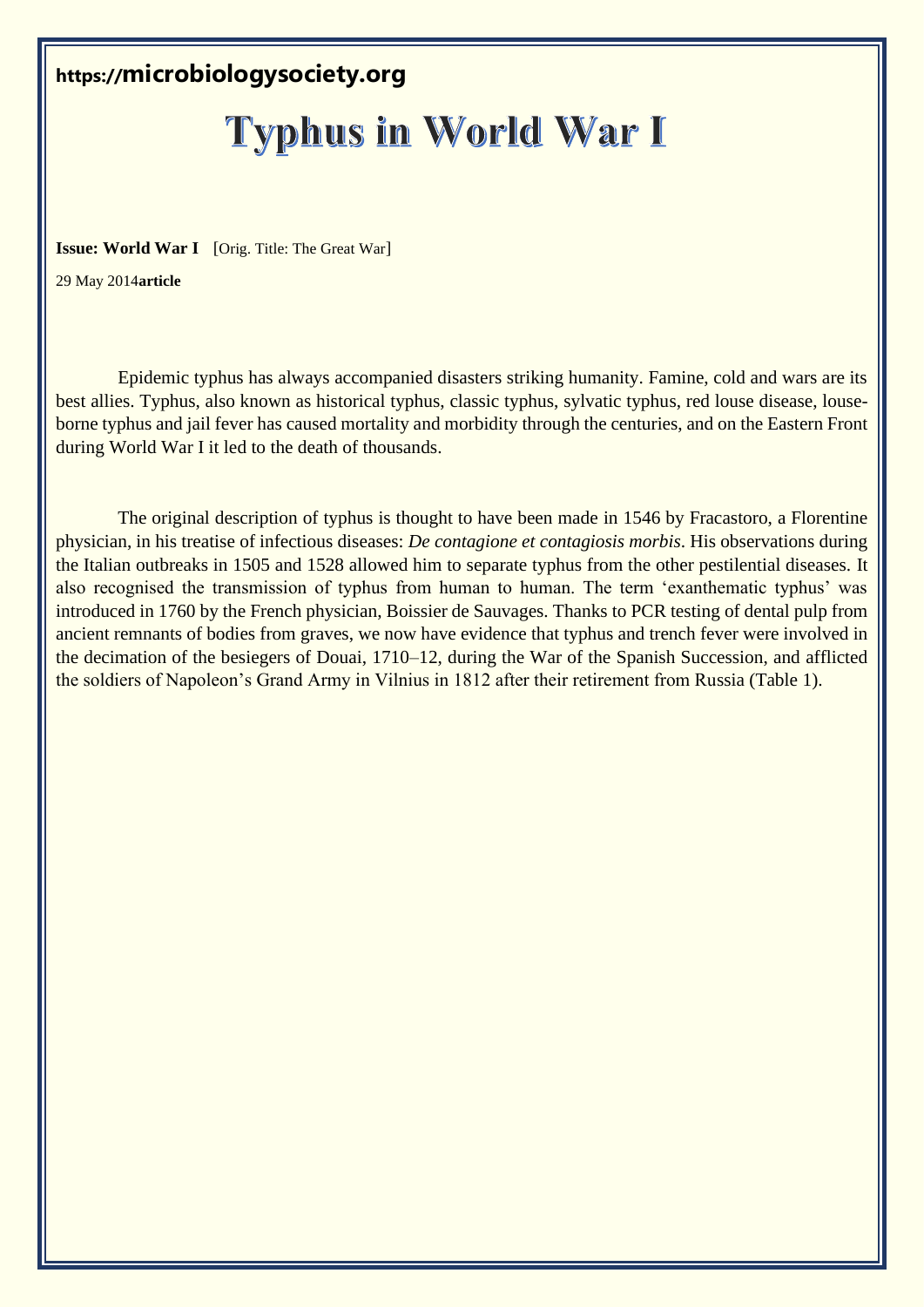# **TABLE 1. POTENTIAL TYPHUS OUTBREAKS THROUGH THE HISTORY OF MANKIND**

| <b>Period</b> | <b>Outbreak</b>                      | <b>Probability</b> | Other possible disease |
|---------------|--------------------------------------|--------------------|------------------------|
| 15th Century  | <b>Conquest of Granada</b>           | Likely             |                        |
| 16th Century  | Mexico                               | Likely             | Smallpox               |
| 16th Century  | Hungarian disease                    | Likely             |                        |
| 1710-12       | War of Spanish Succession            | Proven             | <b>Trench fever</b>    |
|               | (France, Europe)                     |                    |                        |
| 1812          | Napoleonic Wars                      | Proven             | <b>Trench fever</b>    |
|               | (Vilnius, Eastern Europe)            |                    |                        |
| 1914-18       | World War I (Russia, Europe)         | Proven             | <b>Trench fever</b>    |
| $1917 - 25$   | <b>Bolshevik Revolution (Russia)</b> | Proven             | Other louse-borne      |
|               |                                      |                    | diseases               |
| $1940 - 45$   | World War II (Europe, North Africa)  | Proven             | Trench fever           |
| 1997          | Burundi Civil War (Central Africa)   | Proven             | Trench fever           |

In 1909, epidemic typhus was found to be transmitted by *Pediculus humanus humanus*, the body louse, by Charles Nicolle, and he received a Nobel Prize in 1928 for his findings. Nicolle was able to transmit the typhus from humans to chimpanzees and then to macaques through blood transmission and, finally, from macaque to macaque via a body louse.

**FIG. 2.** *RICKETTSIA PROWAZEKII***-INFECTED (A) OR UNINFECTED (B) DEAD** *P. HUMANUS HUMANUS***. THE LOUSE INFECTED WITH** *R. PROWAZEKII* **BECAME RED AND DEVELOPED RECTAL BLEEDING BEFORE DYING.**

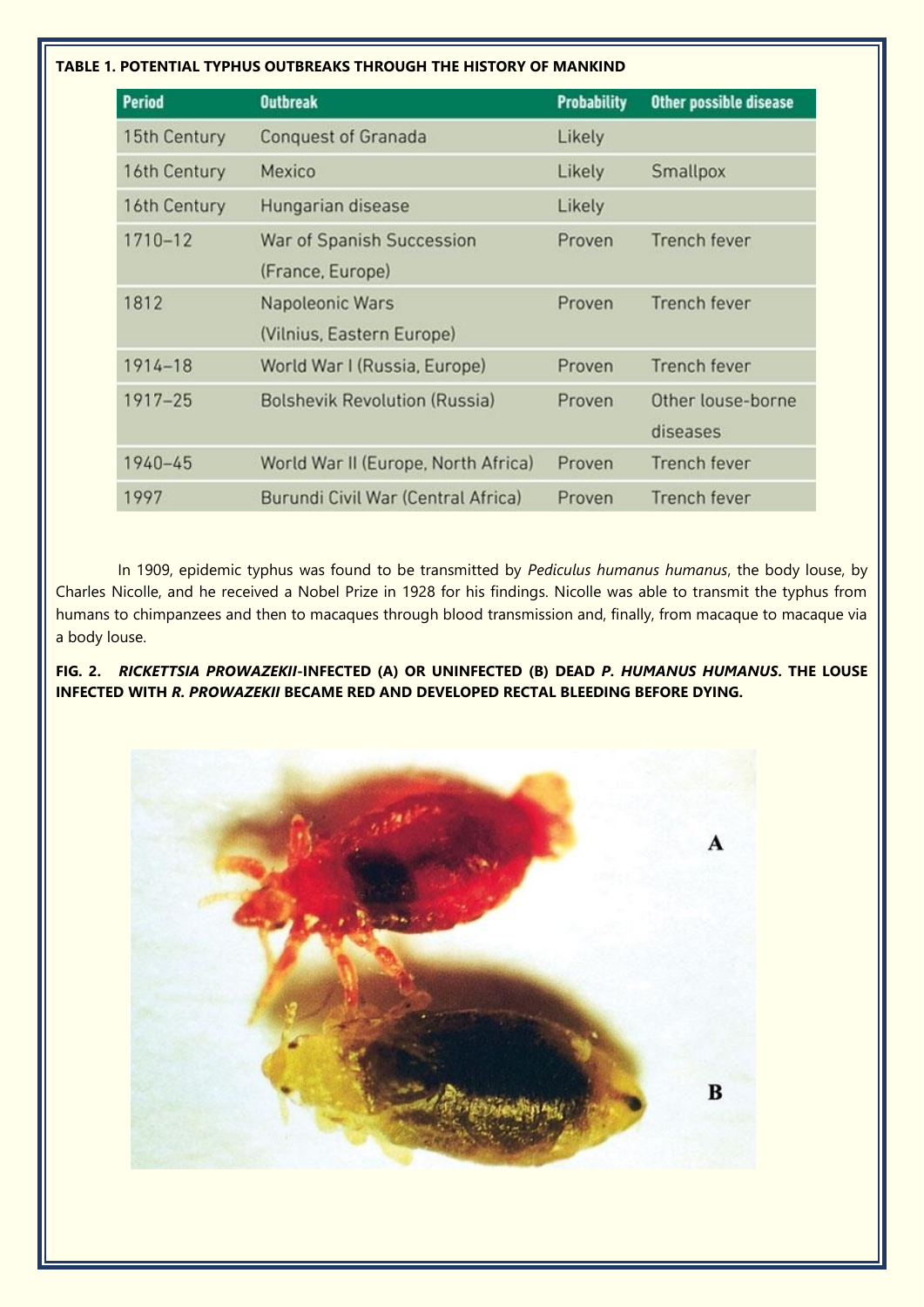Between 1903 and 1908, Ricketts identified *Rickettsia rickettsii* (Fig. 1) the agent of spotted fever that is closely related to the agent of typhus. In 1910, he contracted typhus and died in Mexico while conducting his experiments. In 1914, von Prowazek in turn died from typhus after confirming Ricketts' observations. In 1916, Rocha Lima described the bacterium and named it *Rickettsia prowazekii* in honour of Ricketts and Prowazek.

Body lice infected by *R. prowazekii* become red and die shortly thereafter (Fig. 2). Humans are the principal reservoir of typhus during outbreaks. However, a zoonotic reservoir of *R. prowazekii* exists. In addtion to the detection og antibodies against *R.porowazekii* in a wide range of domestic and wild animals, *R. prowazekii* was isolated from the blood of Egyptian donkeys and from the spleens, fleas and lice of the flying squirrel in Florida, USA. *R. prowazekii* was also isolated from *Hyalomma* spp. ticks recovered from livestock in Ethiopia and *Ambylomma* spp. ticks in Mexico.

A typhus outbreak requires the occurrence of both bosy louse outbreak and a case of bacteraemic typhus (Brill-Zinsser disease or epidemic typhus) (Fig. 3). These two conditions are often combined in waritme, where stress, lack of hygiene and no-changing of clothes during the winter months are common.

# **FIG. 3. OUTBREAK OF EPDEMIC TYPHUS. WHEN SOCIAL ORDER IS DISRUPTED, (1) BODY LOUSE OUTBREAK OCCURS AMONG DEFENCELESS POPULATIONS AND (2) THE PRESENCE OF BRILL-ZINSSER CAN INITIATE (3) AN OUTBREAK OF EPIDEMIC TYPHUS.**



## **Body louse outbreak**

The body louse is a blood-sucking ectoparasite, specific to humans, that lives and multiplies in clothing. During its life cycle of approximately 35 days, the female louse lays an average of 200 eggs, which can increase the number of lice from a few to thousands on the same individual. The body louse ingests an average of five meals a day, generating extremely dry dejections. It injects various substances when biting that cause itching, compelling the host to scratch vigorously thereby generating lesions on the skin. *R. prowazekii* enters the skin through these lesions or by the contamination of conjunctivae or mucous membranes with louse faeces containing rickettsiae. Infection through the aerosols of faeces-infected dust has also been reported and is the major risk among physicians.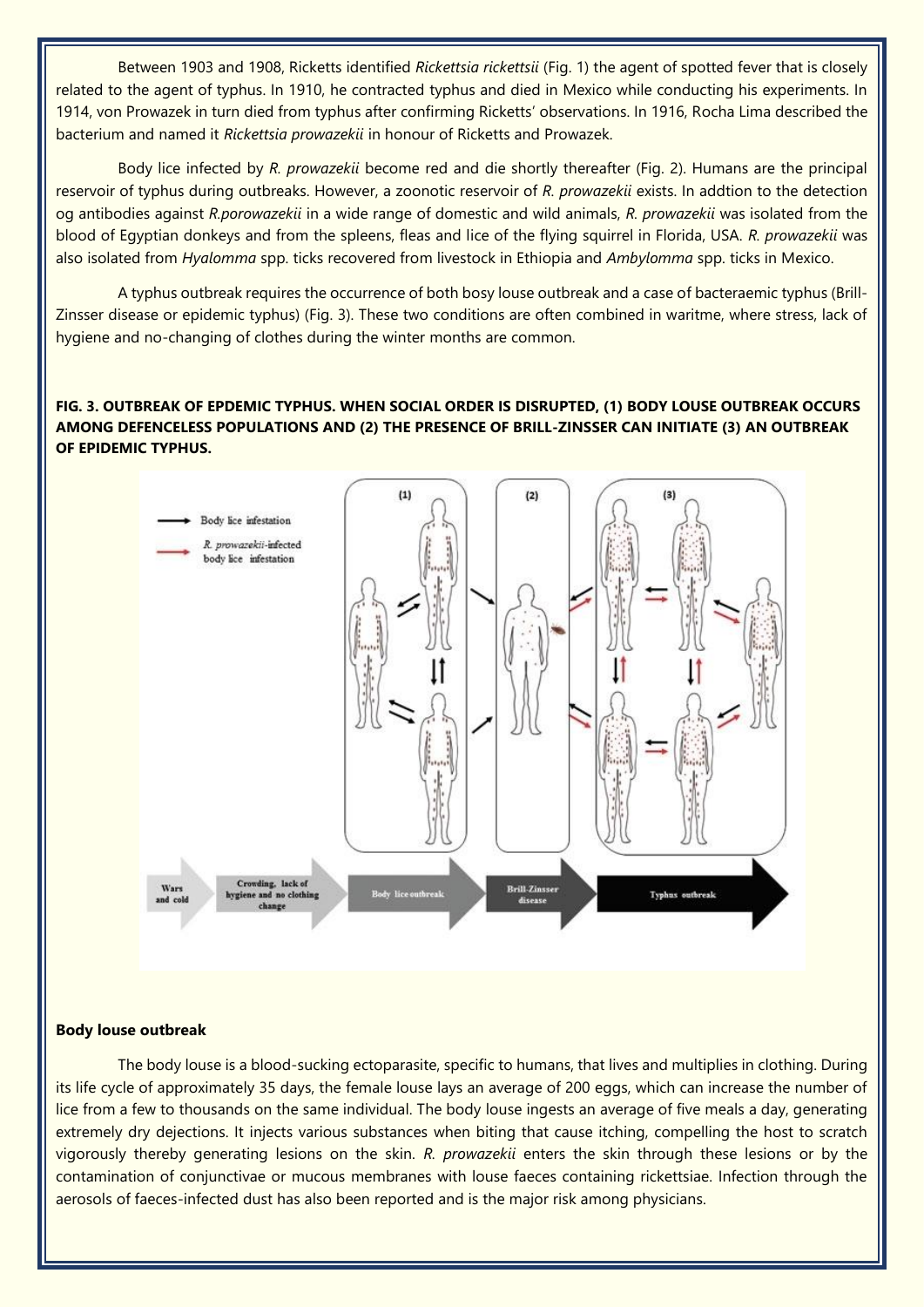#### **Clinical manifestations of epidemic typhus**

Epidemic typhus is a life-threatening, acute exanthematic feverish disease that is primarily characterised by the abrupt onset of fever with painful myalgia, a severe headache, malaise and a rash. Non-specific symptoms sometimes include a cough, abdominal pain, nausea and diarrhoea. The rash that is characteristic of epidemic typhus classically begins a few days after the onset of symptoms, appearing as a red macular or maculopapular eruption on the trunk that later spreads centrifugally to the extremities (Fig. 4). The rash, which may be hard to see in darker-skinned individuals, except in the axilla, is classically described as sparing the palms and soles. Gangrene and necrosis of toes and fingers that necessitates amputation has been observed. Neurologic symptoms include confusion and drowsiness. Coma, seizures and focal neurologic signs may develop in a minority of patients. The mortality rate varies from 0.7 to 60% for untreated cases, depending on the age of the patient, with a case fatality ratio lower than 5% in patients less than 13 years old. In self-resolving cases, *R. prowazekii* can persist for life in humans, and under stressful conditions recrudescence may occur as a milder form of Brill–Zinsser disease. *R. prowazekii* bacteraemia occurs in Brill–Zinsser disease so it can initiate an outbreak of epidemic typhus when body lice are present on the infected individuals.

#### **FIG. 4. DIFFUSE PETECHIAL RASH OF EPIDEMIC TYPHUS.**



#### **Typhus in the First World War**

The declaration of war by Austria against Serbia in 1914 following the assassination of Archduke Ferdinand quickly expanded into an uncontrollable global conflict in World War I.

On the Eastern Front, intense shelling of Serbian cities destroyed the existing infrastructure and drove the population to the streets, and at least 20,000 Austrians were taken prisoner by the Serbs. There was a lack of physicians and other medical professionals because they had been seconded to the army, which led to the rapid collapse of the health status of defenceless populations. Malnutrition, overcrowding and a lack of hygiene paved the way for typhus. In November 1914, typhus made its first appearance among refugees and prisoners, and it then spread rapidly among the troops. One year after the outbreak of hostilities, typhus killed 150,000 people, of whom 50,000 were prisoners in Serbia. A third of the country's doctors suffered the same fate. The mortality rate reached an epidemic peak of approximately 60 to 70%. This dramatic situation dissuaded the Germano-Austrian commandment from invading Serbia in an attempt to prevent the spread of typhus within their borders. Drastic measures were taken, such as the quarantine of people with the first clinical signs of the disease, but attempts were also made to apply standards of hygiene among the troops to prevent body lice infestations (Fig. 5).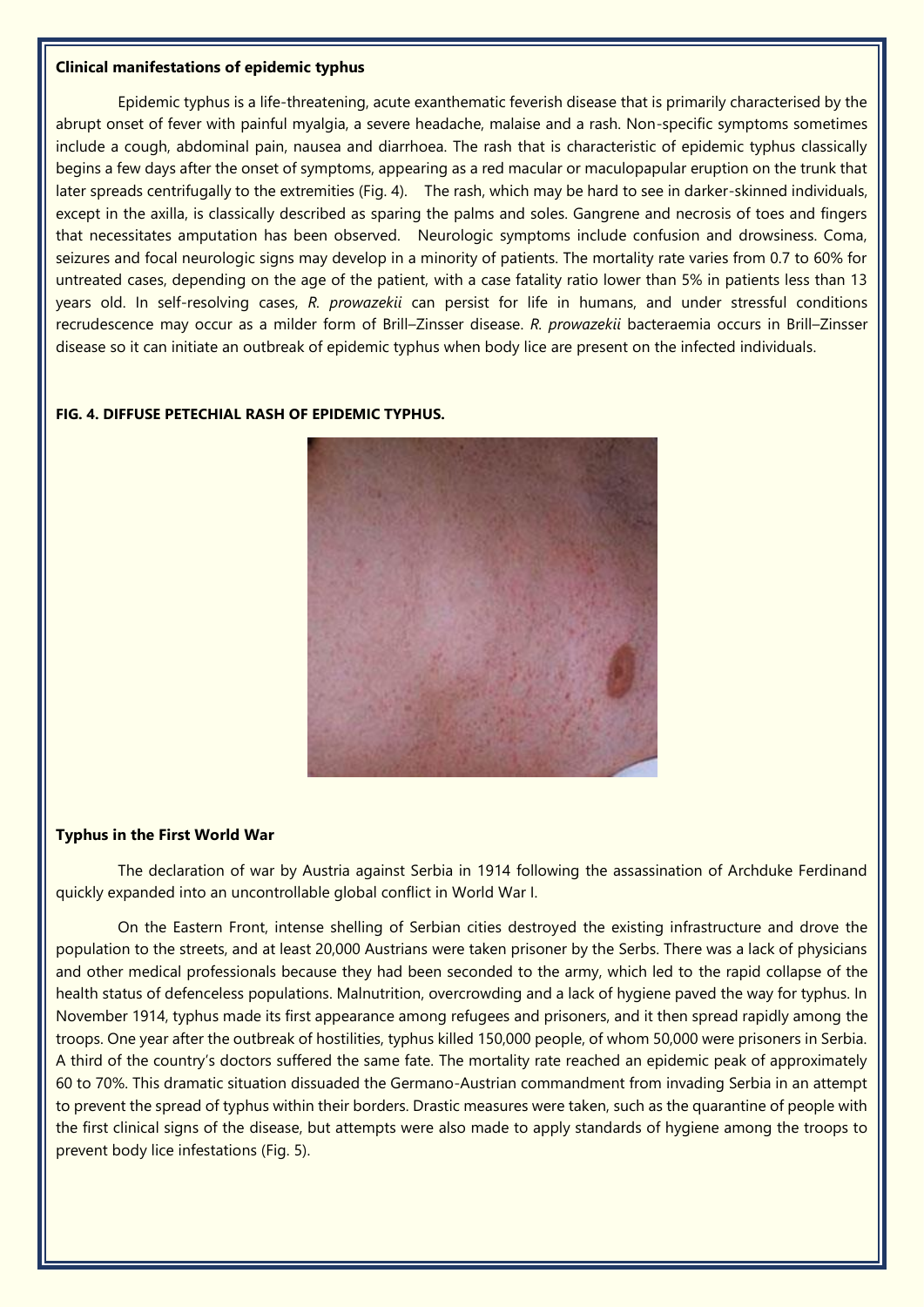**FIG. 5. SOLDIERS' KIT BAGS BEING PLACED INTO GAS CHAMBERS TO BE DELOUSED DURING WORLD WAR I.**



On the Western Front, although body lice were also endemic among the troops, there was no outbreak of typhus. The situation lacked the R. prowazekii bacteraemia to trigger a typhus epidemic, as had happened on the Eastern Front. Another disease, described for the first time and also vectored by the body louse, was raging in the trenches among the troops. It is caused by the bacterium Bartonella quintana and was named trench fever.

On the Russian front, throughout the last two years of the conflict and during the Bolshevik revolution, approximately 2.5 million deaths were recorded. Typhus was latent in Russia long before the beginning of World War I. The mortality rate rose from 0.13 per 1,000 in peacetime to 2.33 per 1,000 in 1915. Soldiers and refugees imported typhus and propagated it across the country. It was during the hard winter of 1917–18 that the biggest outbreak of typhus in modern history began in a Russia that was already devastated by famine and war. The great epidemic started in the big cities and eventually reached the distant lands of the Urals, Siberia and Central Asia.

After World War I, between 1919 and 1923, there were five million deaths in Russia and Eastern Europe because of a third disease vectored by body lice, relapsing fever and caused by Borrelia recurrentis.